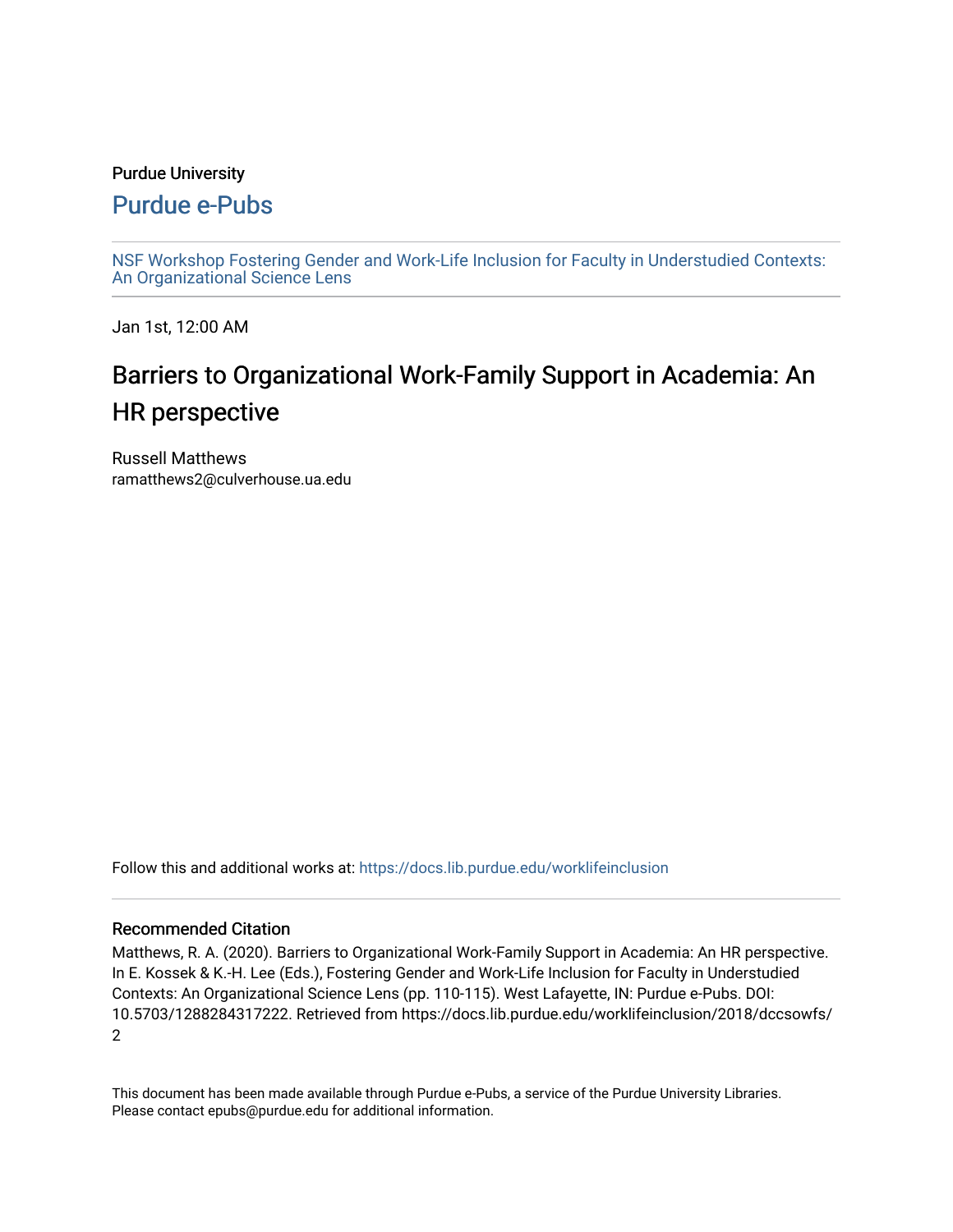# **Barriers to Organizational Work-Family Support in Academia: An HR perspective**  Russell A. Matthews University of Alabama

 Scholars have consistently noted that employee perceptions of family-supportive promote emotional and physical well-being, and enhance positive work-related outcomes such as engagement, job satisfaction, commitment, and retention (e.g., Kossek et al., 2011). The proactively encouraging employees to practice healthy work-life management (e.g., Kossek, 2005). Yet in the context of academia, to have a meaningful conversation around promoting a supportive work-family culture there are important underlying institutional realities that must be mechanisms as to why, even in a resource rich environment like academia, faculty still experience heightened levels of conflict between work and family. Highlighting a number of human resource (HR) practicalities, a pivot is made to argue that if we truly wish to develop our supervision and family-friendly organizations foster experiences of reduced work-family conflict, underlying premise here is that organizational efforts to accommodate employee non-work needs are reflected not only in providing *but also* embracing supportive benefits and policies by recognized. This thought paper emphasizes family-supportive perceptions as explanatory understanding and promotion of organizational work-family support for academics, we must begin to systematically consider realities facing post-secondary institutions.

#### **A Resource Perspective**

 A consistently robust finding is that working adults with more resources are better able to handle and cope with different stressors, wherein resources are defined as objects, states, conditions, and other things that people value (Halbesleben et al. 2014). Given the nature of effective management of the work-family interface (Eby et al., 2005), it is arguable that meaningful both individually and to society, as well as more concrete resources like healthcare, their jobs, academics often have access to an array of resources helpful in managing the often conflicting demands that arise when dealing with work, while also having a life outside of work (Greenhaus & Beutell, 1985). More concretely, in light of known resources that promote the academics function in resource rich environments. Academics often have access to such resources as job autonomy and job flexibility, challenging and engaging work, work that is childcare, tuition reimbursement, access to university facilities and events (e.g., athletic facilities, cultural events), 24-hour police protection, and retirement plans.

 And yet, academics experience significant trouble managing the work-family interface (e.g., Beigi et al., 2016; Judge & Colquitt, 2004; Watanabe & Falci. 2016). In light of the many

1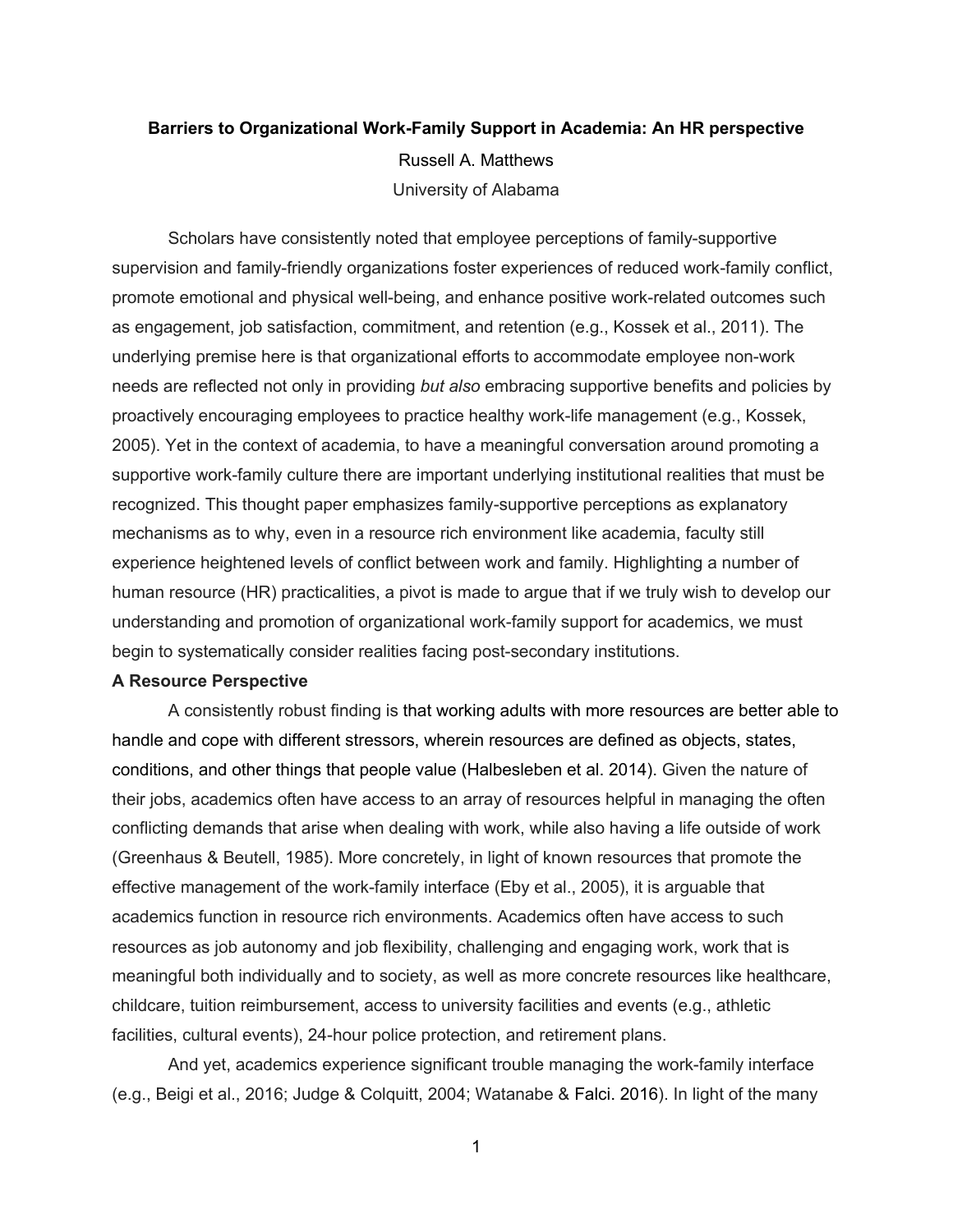demands academics must deal with (e.g., Hendel & Horn, 2008; Reevy & Deason, 2014), this potential paradox (i.e. conflict between domains even within a resource rich environment) can be partially understood in light of two other organizationally-sourced resources, *family-* behaviors consistently promote and facilitate effective management of work and family life: Allen, 2001) and *family-supportive organization perceptions* (FSOP: the degree to which employees perceive their organization is supportive and accommodating of their family-related associated with use and lack of awareness of the resources (Kossek, 2005; Neil & Hammer, 2005). And an unsupportive supervisor can in fact undermine the success of family-specific environment (Kossek, 2005). As organizational intermediaries, supervisors relay information between levels of the organization, thus they are in a unique position to facilitate, or hinder, employees' ability to effectively manage work and family roles (Kossek & Distelberg, 2009).  **The Human Resource Side of Post-Secondary Education & Work-Family Support**  *supportive supervision* (FSS; employees' perceptions of the extent to which supervisors' responsibilities and non-work needs; Allen, 2001). Without a supportive work-family environment, work-family promoting resources (like many of those available to faculty) may remain underutilized for various reasons, including concerns about negative consequences policy implementation and the development and maintenance of a family-supportive work

 While most post-secondary institutions would like to argue they promote a positive work- family environment through the provision of formal policies and benefits, the reality is, most fail who make up the faculty (i.e., meaningful subgroups exist). Although it is the responsibility of to some degree. Further, even within a given institution, there is likely meaningful variation in perceptions of work-family support (i.e., FSOP and FSS) given the sheer diversity in the people the institution and its leadership (e.g., president, provost, deans, chairs, directors) to promote a positive work-family culture, we must recognize that these institutions, like all organizations, have meaningful HR-related practicalities that influence the provision and promotion of organizational work-family support.

 Recognition of these practicalities is not meant to imply that post-secondary institutions Rather, the goal is to highlight these issues so that realistic expectations can be developed and support. Taking a HR perspective, a series of issues are highlighted below. Each of these, in an institution, the nature of support (i.e., resources) provided, and/or impact how subgroups are free of the responsibility of ensuring a positive work-family culture (e.g., FSOP and FSS). to facilitate proactive plans to address these issues to maximize the provision of work-family conceptually, have the potential to influence the work-family culture developed and maintained

2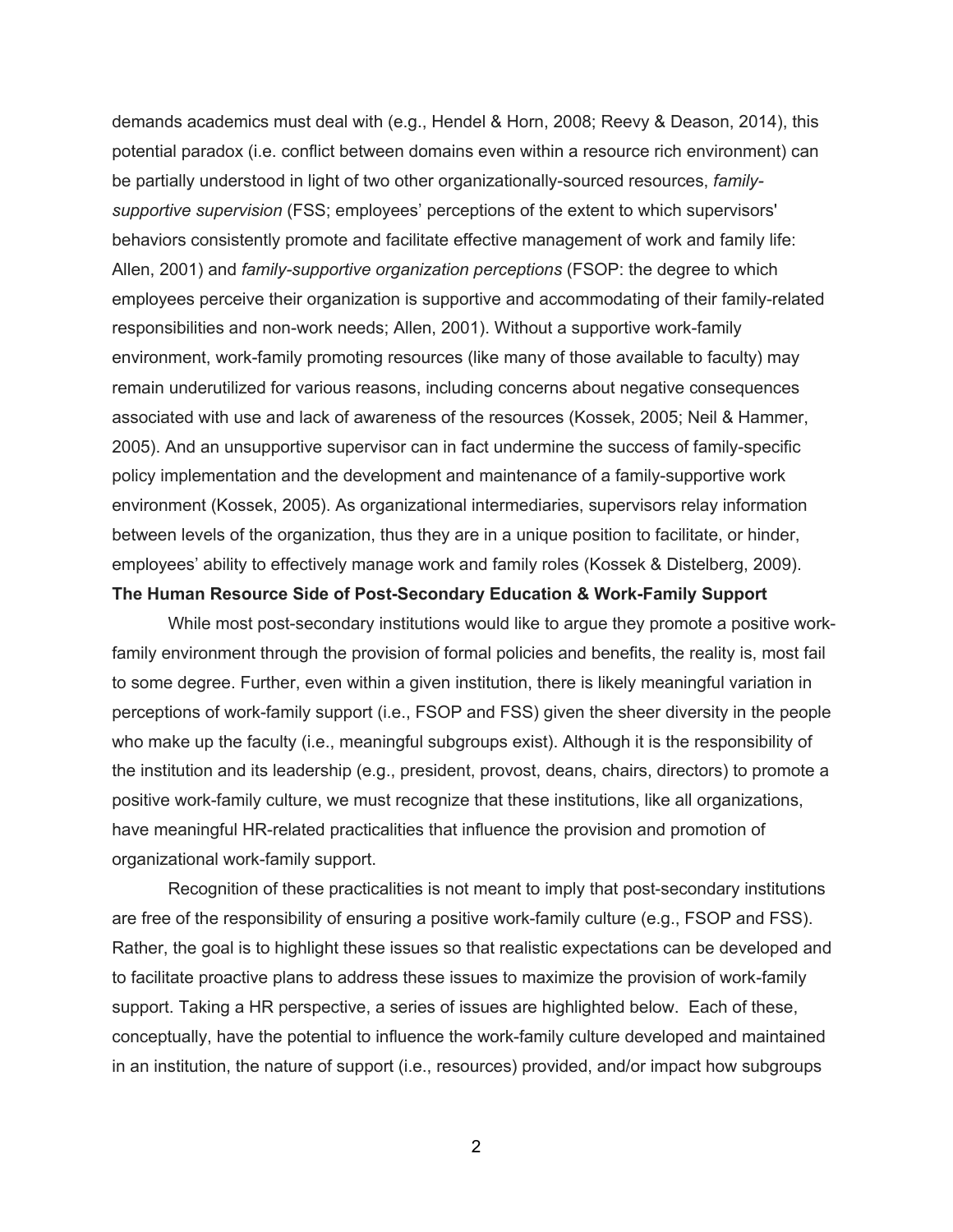within an academic environment might differentially perceive and experience the work-family culture.

#### **Faculty are One of Many**

 First, we must recognize that faculty (i.e., instructional staff) are only one part of any successful institution; instructional staff account for approximately 36.7% of employed individuals in post-secondary institutions, 63.3% of staff are *not* instruction-focused (Ginder et al., 2017). When discussing policies and benefits that might promote an academic's ability to manage work and family, from an operational standpoint, there are still other employee constituents that must be considered. For example, any institutional leave policy developed to support work-family must be written to ensure it encompasses all university staff (Crouter & Booth, 2009). Having separate policies for faculty vs staff may in fact result in negative justice perception, and in turn negatively effect overall perceptions of the institution (e.g., Auer & Welte, 2009).

## **"Faculty" Ambiguity**

 increasingly complicated. It is estimated that there are approximately 1.6 million postsecondary faculty of which 52% were full-time and 48% part-time faculty (U.S. Department of Education, 2017). With that in mind, the term *faculty* itself is actually relatively ambiguous; the U.S. Department of Education uses the term to encompass assistant, associate, and full professors, as well as instructors, lecturers, assisting professors, adjunct professors, and interim professors. The general use of the term masks the complexity of experiences across these groups wherein much of that growth driven by the hiring of adjunct and contingent faculty (Yakoboski & Foster, 2014). And in the same time span the percentage of female faculty increased from 41% to 49%. Developing a true understanding of institutional work-family support will require careful consideration of what and who we mean by faculty, recognizing the inherent diversity of faculty, definition of what it means to be work-family supportive (Allen & Eby, 2016). Even focusing on faculty there is still a huge range to consider, and the picture is the roles, responsibilities, and even access to work-family resources are going to potentially vary dramatically (e.g., Castañeda et al., 2015). Further, it is estimated that from 1999 to 2016 (USDE) there was a 51% increase in the number of faculty in postsecondary institutions, with the associated diversity in those faculty's family situations, as well as a recognition that as faculty surface and deep level diversity characteristics shift, so too will the organizations'

#### **Complicated legal structure**

 While not common in work-family research, we must recognize that post-secondary intuitions function within a complex legal environment. At the Federal level alone institutions

3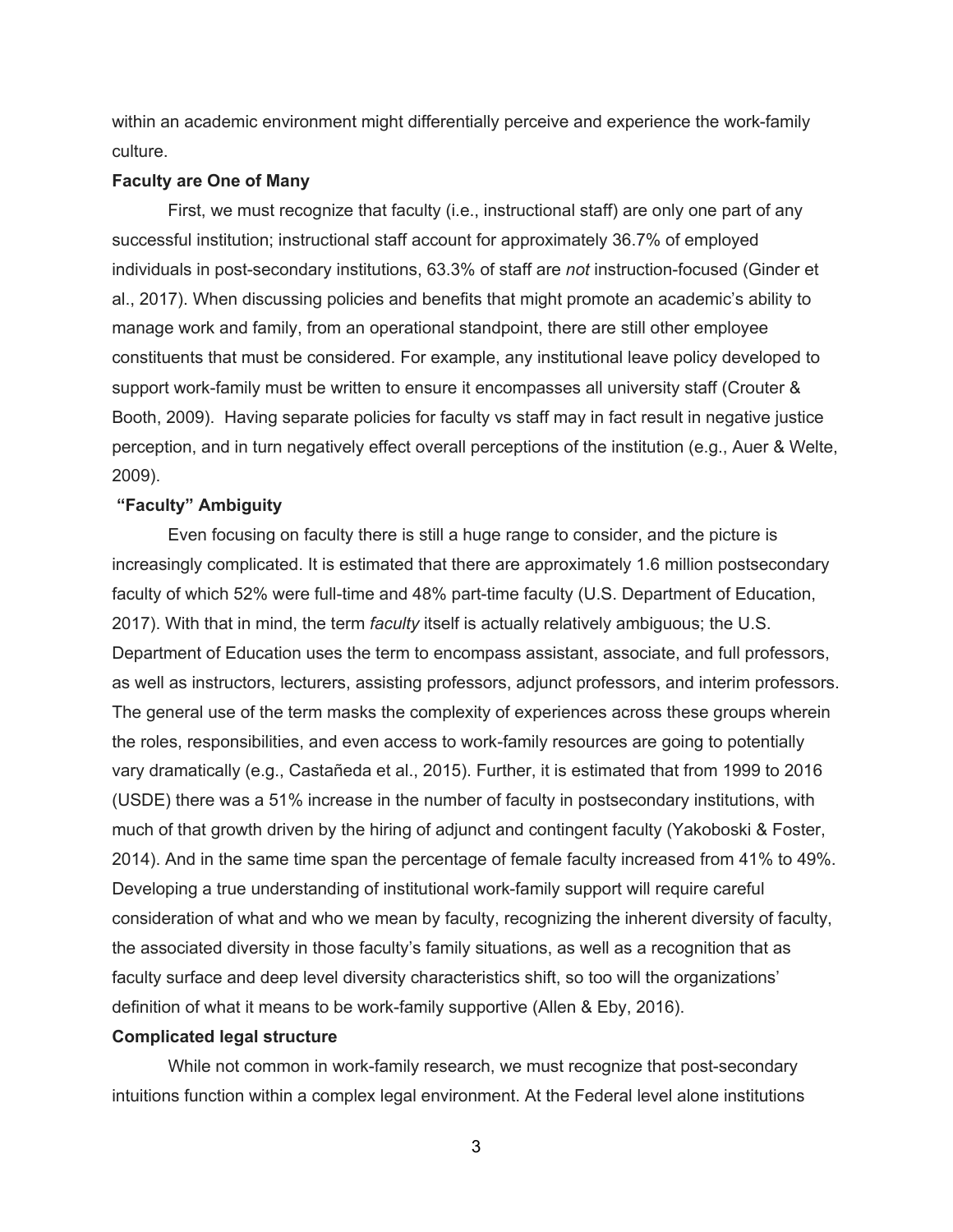must comply with *hundreds* of laws, Executive Orders, and statutes governing not just HR practices (e.g., benefits, wages, hiring, recruitment, termination, discrimination, retirement, unions) but also how academic programs are managed, accounting practices, admission, campus safety, contracts, procurement, diversity, environmental health & occupational safety, security, international activities, political activity, and research. Not only does this legal context directly and indirectly affect the daily functioning of faculty (e.g., compliance demands), but it places boundary conditions around how institutions function. It is instrumental to recognize that sometimes institutional leadership makes decisions that seemingly negatively impact faculty, and by extension their ability to manage work and family, not because they do not care, but fundraising and development, health care and insurance, immigration, IT and information because the institution is required by law to engage in certain practices.

## **Other Issues:**

 While beyond the current scope, other HR issues to consider in conversations around ignore the changing demographics of society, antiquated people analytics systems making it selection of departmental leadership as well as the training and development of these leaders. organizational work-family support include: the changing financial structure of institutions and the resulting pressures this places on faculty, poorly defined organizational strategies that difficult to understand faculty and staff experiences, poorly defined appraisal systems that leave faculty unsure about what is valued, the role of alternative compensation packages, and the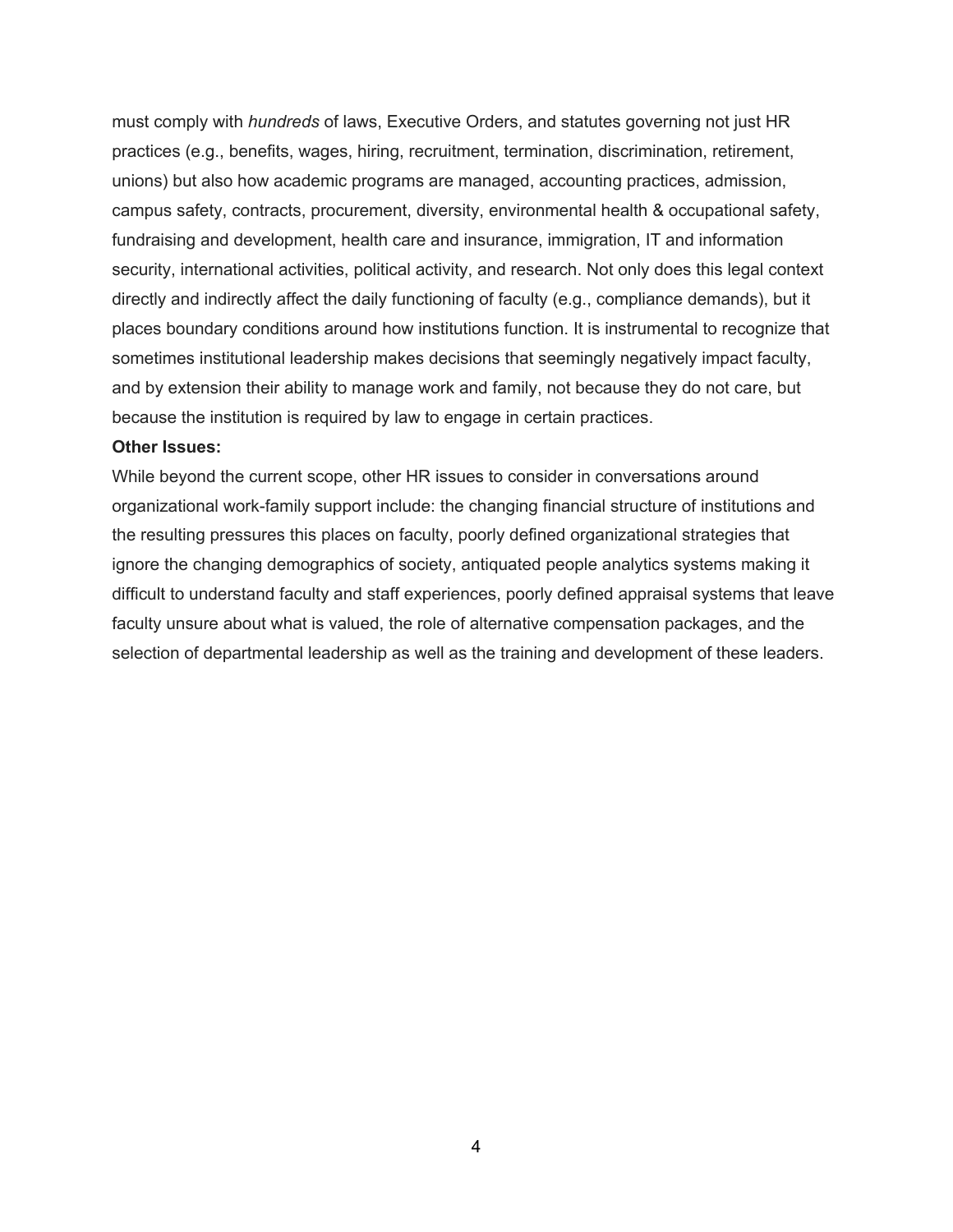#### References

- Allen, T. D. (2001). Family-supportive work environments: The role of organizational  perceptions. *Journal of Vocational Behavior, 58*, 414-435.
- Allen, T. D., & Eby, L. T. (2016). Advancing work-family research and practice. In T. D. Allen & L. T. Eby (Eds), *The Oxford Handbook of Work and Family* (pp. 477-485). New York: Oxford University Press.
- Auer, M., & Welte, H. (2009). Work-family reconciliation policies without equal opportunities? The case of Austria. *Community, Work & Family, 12*, 389-407.
- Beigi, M., Shirmohammadi, M., & Kim, S. (2016). Living the academic life: A model for workfamily conflict. *Work, 53*, 459-468.
- Crouter, A. C, & Booth, A. (Eds). (2009). *Work-Life Policies*. Washington, D.C.: Urban Institute Press.
- Eby, L., Casper, W., Lockwood, A., Bordeaux, C., & Brinley, A. (2005). Work and family  research in IO/OB: Content analysis and review of the literature (1980–2002). *Journal of Vocational Behavior, 66*, 124-197.
- Ginder, S.A., Kelly-Reid, J.E., and Mann, F.B. (2017). Enrollment and Employees in Postsecondary Institutions, Fall 2016; and Financial Statistics and Academic Libraries, Fiscal Year 2016: First Look (Provisional Data) (NCES 2018- 002). U.S. Department of Education. Washington, DC: National Center for Education Statistics. Retrieved 9-21-18 from<http://nces.ed.gov/pubsearch>.
- Greenhaus, J. H., & Beutell, N. J. (1985). Sources of conflict between work and family roles.  *Academy of Management Review, 10,* 76-88.
- Halbesleben, J. R. B., Neveu, J. P. Paustian-Underdahl, S. C., & Westman. M. (2014). Getting  *Journal of Management, 40,* 1334–1364. to the "COR": Understanding the role of resources in conservation of resources theory.
- Hammer, L. B., Kossek, E. E., Zimmerman, K., & Daniels, R. (2007). Clarifying the construct of family-supportive supervisory behaviors (FSSB): A multilevel perspective. In P. L. Perrewé, D. C. Ganster, P. L. Perrewé, & D. C. Ganster (Eds.), *Exploring the work and non-work interface* (pp. 165-204). US: Elsevier Science/JAI Press.
- Hendel, D. D., & Horn, A. S. (2008). The relationship between academic life conditions and perceived sources of faculty stress over time*. Journal of Human Behavior in the Social Environment, 17*, 61-88.
- Judge, T. A., & Colquitt, J. A. (2004). Organizational justice and stress: The mediating role of  work–family conflict. *Journal of Applied Psychology, 89*, 395–404.